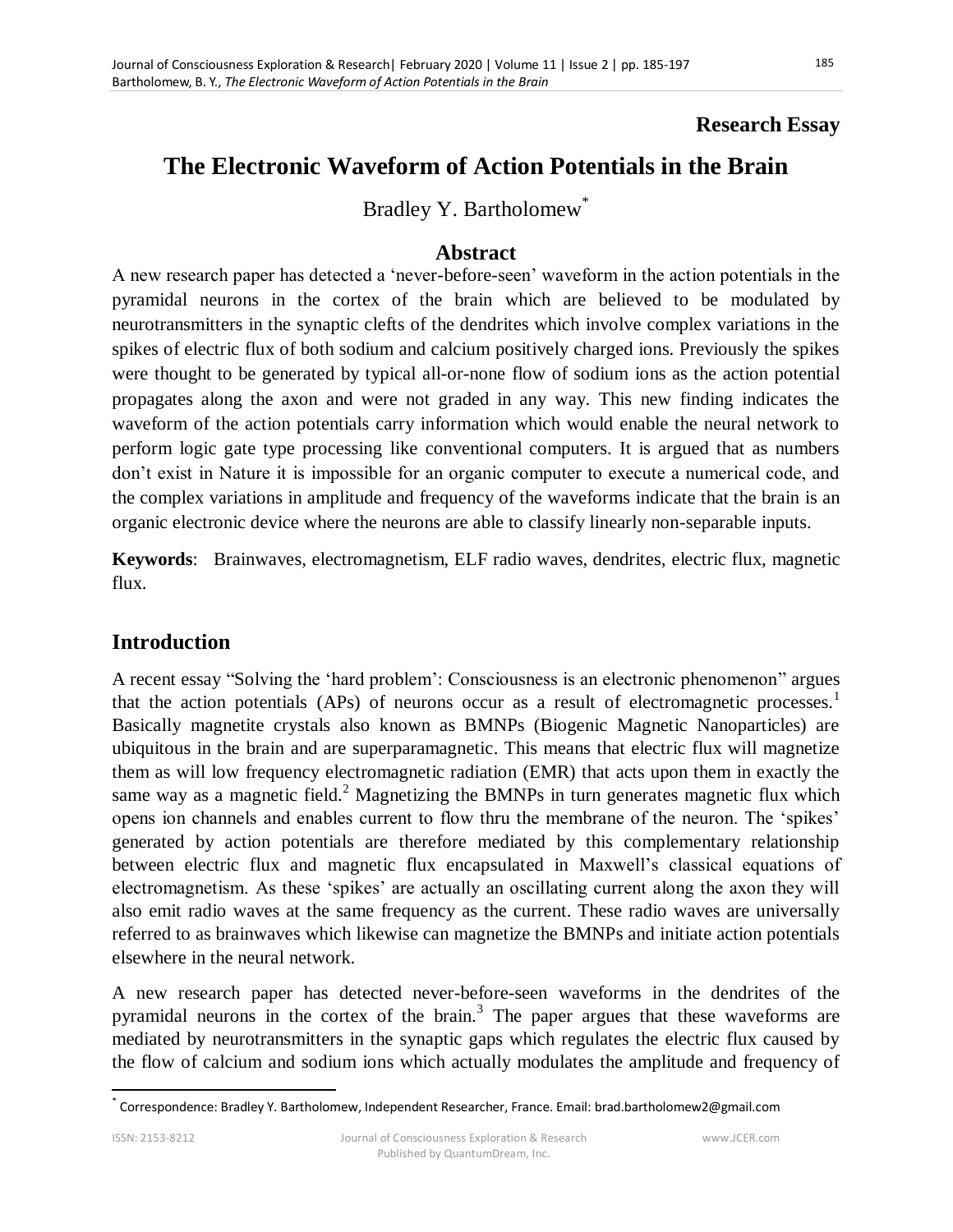the 'spikes'. Up to now the spikes of action potentials were thought to be typical all-or-none flow of sodium ions as the action potential propagates along the axon and were not graded in any way but this new finding indicates that in the neurons of the cortex at least, the spikes are creating waveforms that vary in amplitude and frequency in such a way as to suggest that the brain is performing logical processing similar to a computer or a Turing machine. It is argued that the capacity of these spikes to generate brainwaves of a varied amplitude and frequency that can communicate information elsewhere in the neural network indicates that the brain is not a classical computer or Turing machine, but is in fact an electronic device.

#### **The computational model of the brain**

Analogies between the brain and a computer are commonplace. There are certainly many similarities that are undeniable. The brain receives input from the external world via the senses, then performs algorithms and the output is mental states or actions. The brain obviously has a memory storage facility just like computers. The neural network resembles an integrated circuit where the neurons are logic gates that are either 'on' or 'off'. This certainly suggests some sort of binary code of ‗ones' and ‗zeros' just like modern computers that the algorithms are written in. The brain can certainly do basic computational operations just like a computer. Also the brain can perform basic processes of logical reasoning that resemble computer programs.

This computational model only goes so far. The fact is that nerve impulses are way too slow compared with current flowing thru logic gates in modern electronic computers. Computers can perform complex computational processes infinitely faster than organic brains. And computers do essentially serial processing which means that they are basically working on one algorithm at a time. Organic brains on the other hand, although they are slower and less efficient in performing a single computational task, are somehow capable of performing an infinite number of parallel processing tasks simultaneously. The computational model of the human brain only goes so far for the simple reason that the organic brain is so vastly superior to the modern computer in terms of volume and speed of output that it is apparent that its operating system (OS) is fundamentally different. The brain operates at a whole different level and the algorithms it is performing are qualitatively different from those that a conventional serial processor can perform. We have to do away with any analogy with processing involving electric current running thru logic gates to execute a program written in binary code. We need to understand how neurons can be programmed to perform an infinite amount of parallel processing of multiple simultaneous inputs and then instantaneously generate a unified output to diverse terminals.

There is no point in explaining the basics of processing in a Turing machine or a modern computer because there is a short answer as to why the computational model is inappropriate for an organic brain. All processing in man-made computers involve the use of numbers. Binary code consists of numbers, and nothing but numbers. And numbers (whether positive or negative or complex or simple) simply do not exist in Nature. It's almost trite to say it, but in order to understand what the brain is doing and how it is doing it, we need to start with something that does exist in Nature that is capable of communicating information. And here there is only one candidate. Electromagnetic radiation (EMR) i.e. radio waves. To understand what the brain is and how it performs simultaneous parallel processing we need to be looking at the Extremely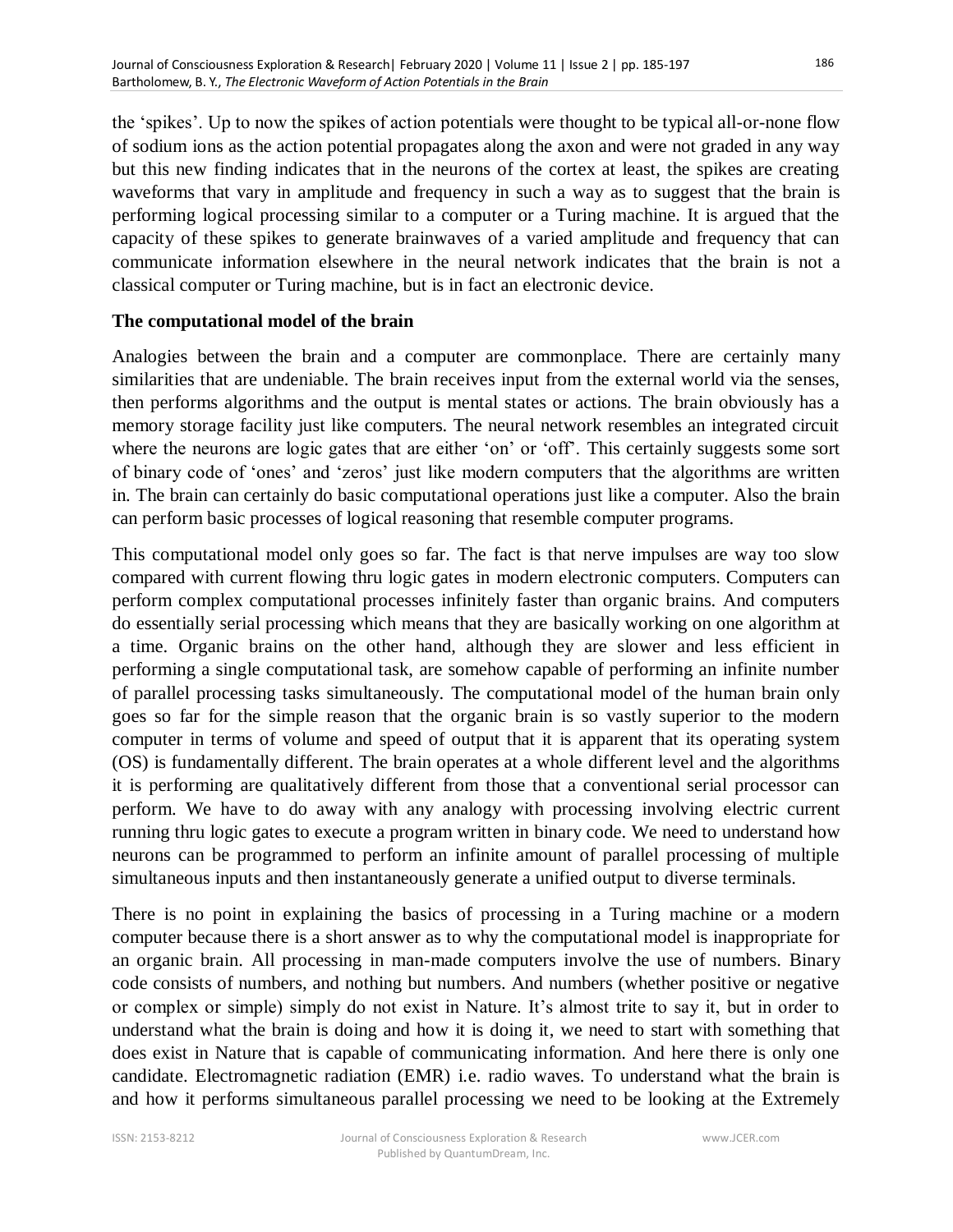Low Frequency (ELF) radio waves that the brain generates, universally referred to as ‗brainwaves'.

#### **Brainwaves are ELF radio waves**

All of modern electronics that involves the transmission of information via EMR (electromagnetic radiation) are simply different aspects of radio transmissions The radio spectrum extends from Extremely Low Frequency (ELF) waves from 3-30 Hz thru to Tremendously High Frequency (THF) from 300-3,000 THz (one THz is one trillion cycles per second) which ends somewhere in the UV range, even higher than visible light. Human brainwaves are in the same range as the ELF waves, and from the point of view of this paper are considered to be radio waves. The definition of an electronic device is that it generates radio waves for the purpose of communication, which means that the human brain is an electronic device.

In Nature there is only one fundamental force that is relevant to this issue and that's the electromagnetic force, and the apparent plethora of different forms of energy that are at work in Nature are all actually just different aspects of this one fundamental force – electricity, bioelectricity, chemoelectricity, electromagnetic radiation (EMR), electromotive force (EMF), magnetic fields, electronics to name only the main headings. These all then have subgroups like alternating current (AC) direct current (DC), all the different frequencies of EMR, integrated circuits and semiconductor and nano technology in electronics that involve quantum mechanics, and geomagnetics, biomagnetics, electromagnetics etc.

The point is that they are all just different aspects of the fundamental electromagnetic force, and under different conditions they generate each other. For instance a moving magnet will generate electricity, an electric current creates a magnetic field as does electrons lining up in metals, an alternating current (AC) emits radio waves (EMR) at the same frequency as the current, and an electric current in a coil around a stationary piece of metal will cause it to become a magnet and will spin a magnet to create a mechanical force, biophotons which are EMR are spectral lines of atoms emitted from a semiconductor when the electrons fall back from the conduction band to the valence band. The essential point for the purpose of this article is that brainwaves are ELF radio waves and so they are just one aspect of the electromagnetic force and are emitted by an alternating current (AC) in the brain. And the fact that the brain emits radio waves means that it can actually receive radio waves as well. The brain can act as an antenna. In an earlier article I presented a model of the brain as an electronic device that generates our consciousness and asserts that the brains of all living creatures are connected electronic devices.<sup>1</sup>

Brainwaves are recorded thru electrodes external to the skull known as electroencephalography (EEG) which is major area of research. Various band widths have been identified and extensively studied. In addition to the alpha band there are the beta, gamma and theta waves and other regular rhythms besides. Band widths have been associated with various mental states and irregularities in brainwave rhythms have been identified as the symptoms and causes of disease. The body of expertise is growing where brainwaves are being used to allow us to communicate with BCIs (Brain-Computer Interface) and other neuroprosthetics and connected electronic devices. There are research papers in optogenetics where brainwaves have been used to alter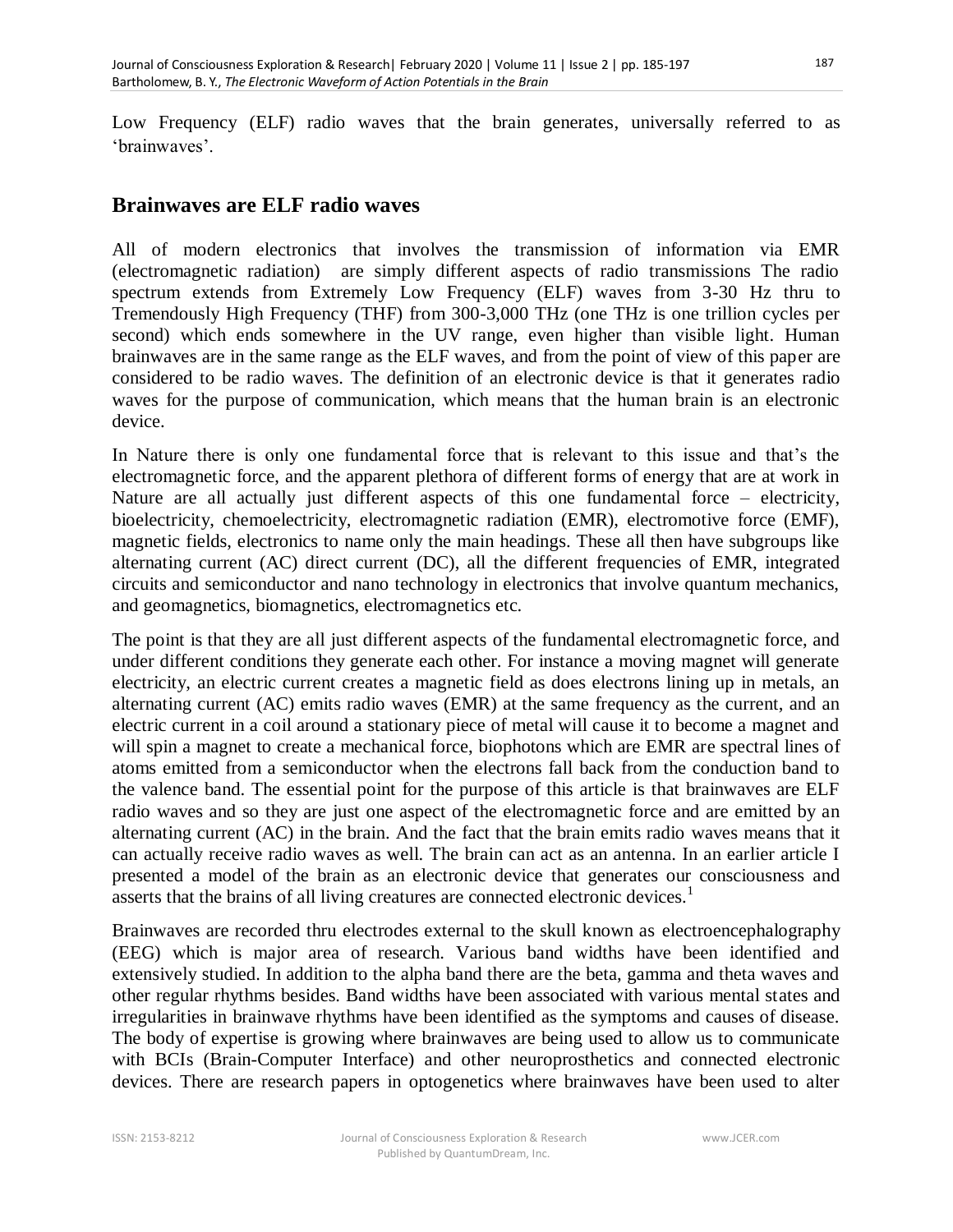gene expression.<sup>4</sup> We have even got to the stage where people are playing video games using only their mind communicating their thoughts via brainwaves.<sup>5</sup>

All this advance in brainwave communication techniques is merely the tip of the iceberg compared with what is coming up. A new research paper has taken the significance of brainwaves to a whole new level. Researchers have for the first time translated thoughts into recognizable words.<sup>6</sup> This is literally the start of mind-reading technology. Neuro-engineers used an AI deep learning device (DNN) and a voice synthesis vocoder to translate into sound the brainwaves from the auditory cortex of a subject who had heard the words. In other words the specific firing of neurons in the auditory cortex generate brainwaves of a precise frequency that contains the information about a specific word that the subject has heard.

Another very recent research paper has demonstrated that the brainwaves on the occipital cortex actually carry the information about the image that the subject has seen.<sup>7</sup> These brainwaves can be converted back into the image that the subject saw through his/her eyes. The pattern of firing of precise neurons is literally generating a radio wave that carries information.

### **Recent research in neuroscience**

A recent research paper has uncovered a novel signal occurring in the action potentials of the cortical neural network.<sup>3</sup> An action potential is essentially in the form of a wave of opening and closing channels that exchange charged particles such as sodium, chloride, and potassium. These signals flow along axons that end in dendrites that connect to the cell of other neurons.

"The dendrites are central to understanding the brain because they are at the core of what determines the computational power of single neurons," says the lead author. This combination of positively charged ions kicked off waves of voltage that had never been seen before, referred to as calcium-mediated dendritic action potentials, or dCaAPs. Brains – especially those of the human variety – are often compared to computers. The analogy has its limits, but on some levels they perform tasks in similar ways.<sup>8</sup>

In these neurons, the researchers discovered a class of calcium-mediated dendritic action potentials (dCaAPs) whose waveform and effects on neuronal output have not been previously described. In contrast to typical all-or-none action potentials, dCaAPs were graded; their amplitudes were maximal for threshold-level stimuli but dampened for stronger stimuli. These dCaAPs enabled the dendrites of individual human neocortical pyramidal neurons to classify linearly nonseparable inputs—a computation conventionally thought to require multilayered networks.

The researchers argue that this is the logical underpinnings of our brain – ripples of voltage that can be communicated collectively in two forms: either an AND message (if x and y are triggered, the message is passed on); or an OR message (if x or y is triggered, the message is passed on). In addition to the logical AND and OR-type functions, these individual neurons could act as 'exclusive' OR (XOR) intersections, which only permit a signal when another signal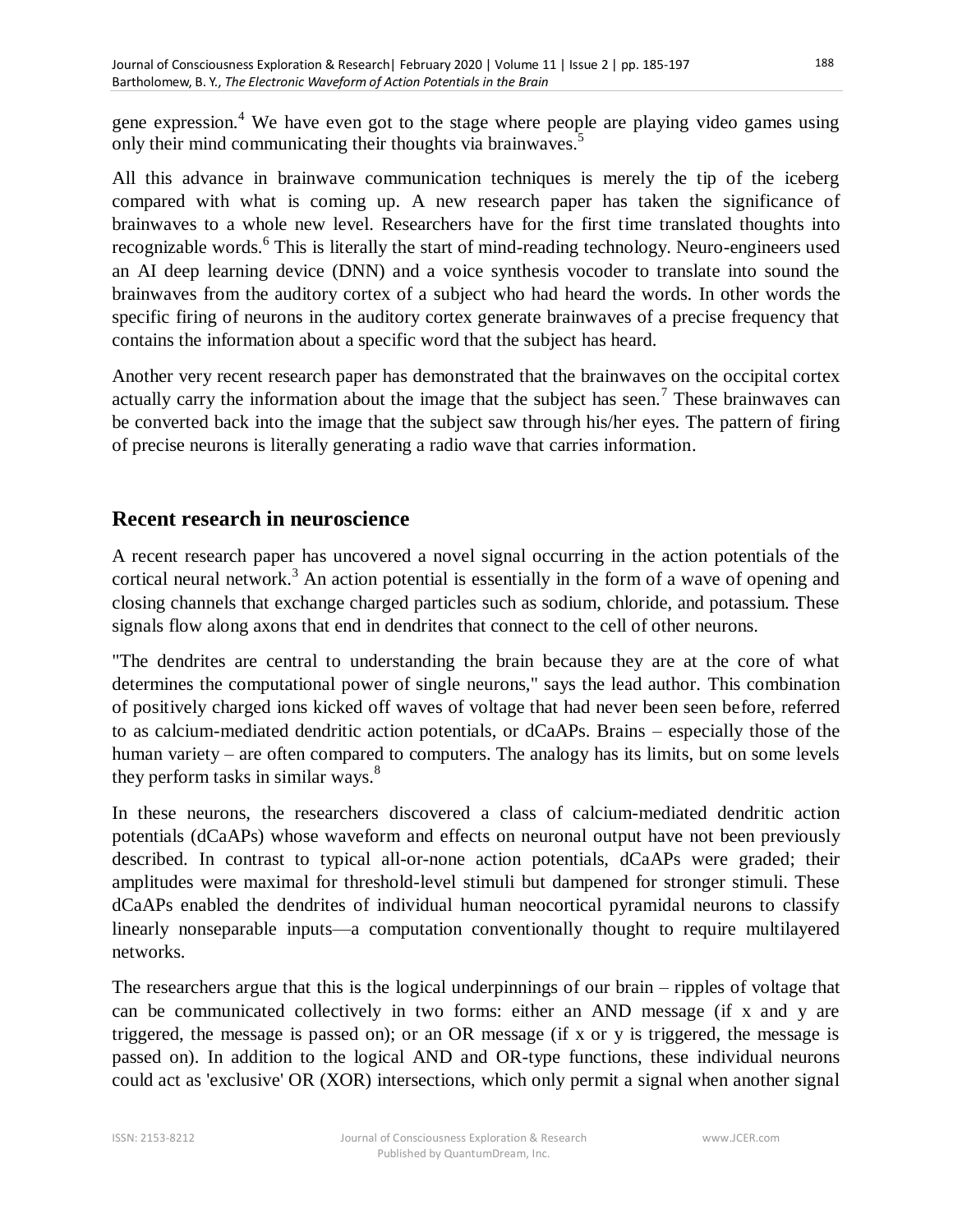is graded in a particular fashion. "Traditionally, the XOR operation has been thought to require a network solution." the researchers write. $8<sup>8</sup>$ 

These novel signals were found in the dense, wrinkled outer section of the human central nervous system; the cerebral cortex. The deeper second and third layers are especially thick, packed with branches that carry out high order functions we associate with sensation, thought, and motor control. This suggests that the disproportionate thickening of cortical layer 2/3, along with its numerous pyramidal neurons and their large dendrites, may contribute to what makes us human.<sup>8</sup>

It is submitted that this new research confirms the theory that consciousness is generated by electronics, that the brain is an electronic device and that the brains of all living creatures are connected electronic devices. In particular it indicates that the 'firing' of specific neurons will emit brainwaves of a unique frequency that will act as a signal to other parts of the neural network. Essentially the firing of specific neurons that have been programmed for individual functions acts as a transmitter of information via brainwaves to other sections of the neural network that have likewise been programmed - ‗hard-wired' - to perform supplementary processing of this signal. Essentially neurons in other sections of the brain are 'hard wired' to act as an antenna for this unique signal.

To quote from the research paper, which clearly indicates that the signal is in the form of a 'wave form' of precise frequency and amplitude  $AP = Action Potential)$ :

The waveform of dCaAPs was stereotypical and easily distinguished from that of bAPs. dCaAPs were typically wider than bAPs (withwidths of  $4.4 \pm 1.4$  ms, ranging between 2.6 and 8.0 ms;  $n = 32$  cells), they were slow rising, and they did not have a kink at onset. The majority of the cells (27 of 39) showed a train of (two or more) dCaAPs with a mean firing rate of  $4.6 \pm 1.7$  Hz (dCaAPs per second). In the remaining 12 dendrites, a single dCaAP was triggered immediately after the beginning of the stimulus. Unlike the bAP, the amplitude of the dCaAPs and their upstroke were not dependent on the distance from the soma (average dCaAP amplitude  $43.8 \pm 13.8$  mV, ranging between 13.0 and 67.0 mV; n  $=$  32 cells, measured at threshold). This is consistent with both variability of the dCaAP initiation site and variability of dCaAP properties.<sup>3</sup>

Further observations from the research paper clearly indicate that signals are passing between these neurons (note the phrases in bold italics – my emphasis):

dCaAPs affected the input–output transformation of the cells. Typically, somatic AP firing increases with the input current intensity injected to the soma. In contrast, in 4 cells (out of 12 cells that had repetitive and coupled dCaAPs) our recordings revealed an inverse behavior where increasing the intensity of dendritic (rather than somatic) current injection resulted in decreased somatic firing. For example the dendritic electrode evoked one or two somatic APs with current near threshold but failed to evoke APs for higher current intensity. In contrast, at the soma of the same cells, AP output increased with the input's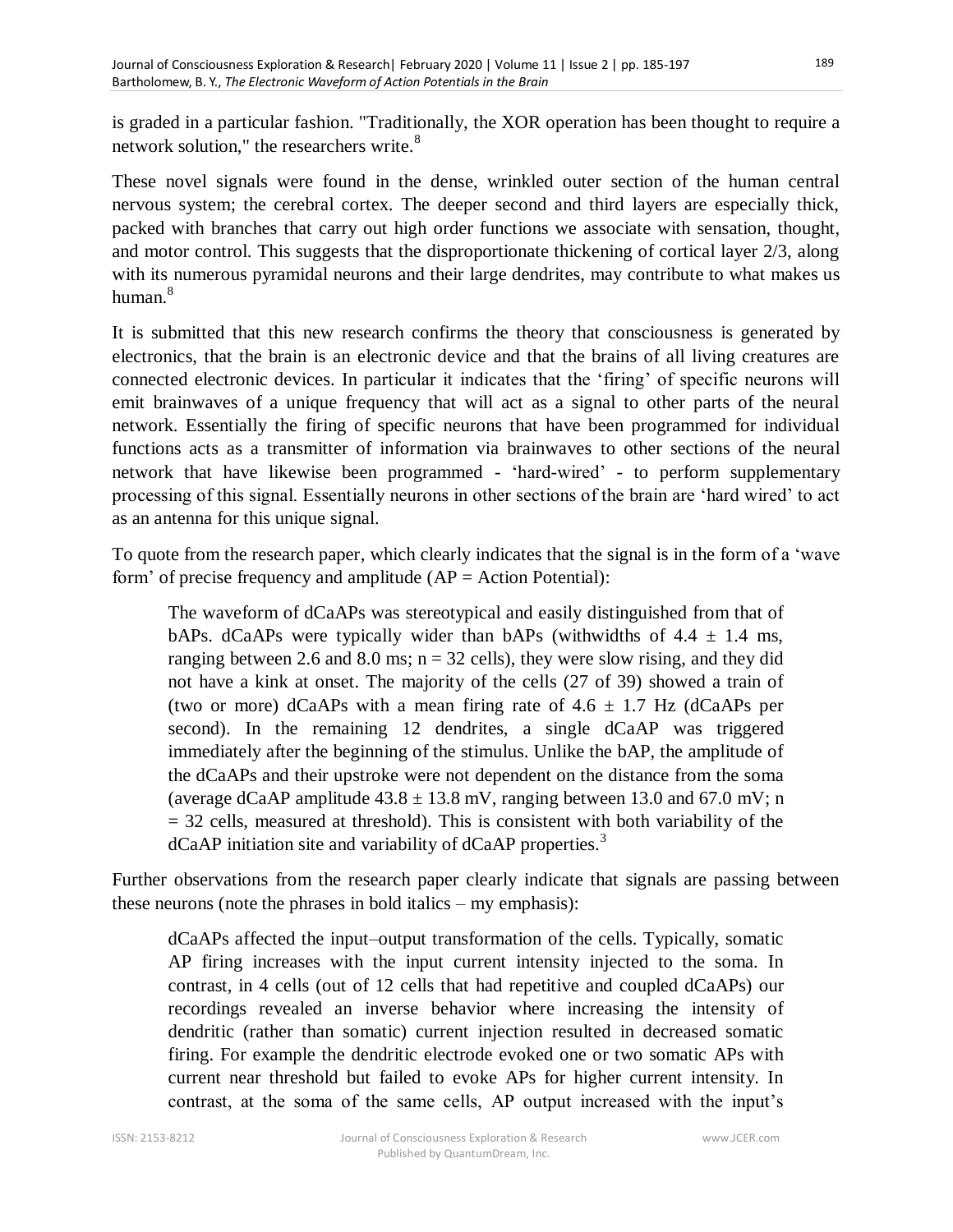strength. These results are explained by the unusual active properties of dCaAPs. dCaAPs evoked by the dendritic electrode triggered somatic APs near threshold but were suppressed by further increase in the stimulus intensity. The dendritic activation function (namely, the amplitude of dCaAPs as a function of the intensity of the current injection in the dendrite, Idend) reached its maximal value at the rheobase (i.e., for Idend = Irhe where Irhe is the threshold current for triggering a dCaAP) and decayed for stronger Idend (12 uncoupled dCaAPs). The mean width of the dendritic activation function (defined here as the decay constant of a single exponential fit) was 0.39 (0.38 median; in units of Irhe), *which indicates that dCaAPs are sharply tuned (highly selective) to a particular input strength*. Additionally, L2/3 dendrites were heterogeneous in their activation function threshold and width. In contrast, in a similar range of input intensities, somatic APs showed a typical threshold activation function; once a somatic AP was triggered, its amplitude was virtually independent of the input intensity. Unlike other dendritic APs in the mammalian neocortex—namely, NMDA spikes and dendritic Ca2+ APs in layer 5 pyramidal neurons—that were previously shown to increase with the stimulus strength, *the activation function of dCaAPs in L2/3 neurons was sharply tuned to a specific input strength*. 3

In this model of the brain as an electronic device it is argued that the 'spikes' caused by the flow of these action potentials is not simply the flow of calcium and other positively charged ions thru membranes, which is conventionally described as 'electrochemical' activity, but they are in fact electronic phenomena. In electronics the flow of ions represents electric flux and this has a complementary relation to magnetic flux described by Maxwell's classical equations for electromagnetism. The processes of the brain as an electronic device are mediated by BMNPs (Biogenic Magnetic Nanoparticles) that are ubiquitous in the brain. The essential process is that these BMNPs are superparamagnetic and the electric flux of the flow of positively charged ions will magnetize them, which in turn generates magnetic flux that will open other ion channels to generate electric flux. The brainwaves generated by these 'spikes' carry the information in the form of a signal of a unique frequency. The brainwaves are the 'wave forms' described in the research paper.

#### **Neurons are 'hard wired' for specific functions**

In this model we must do away with any suggestion that the organic brain operates like a Turing machine or a conventional computer. The well-worn analogy that the 'on' – 'off' nature of neurons suggests they are performing logic operations to manipulate binary code is quite simply wrong. The new research above indicates that the firing of neurons is mediated by neurotransmitters at the synaptic connections in a very complex way, and it is actually the firing of the neuron itself, or a specific set of neurons, which is directly generating a signal involved in processing output. In the next section I present a brief review of cognitive science where it is quite clear that specific sets of neurons in specific parts of the brain are engaged in performing specific functions. And the overriding question in cognitive science is how the information from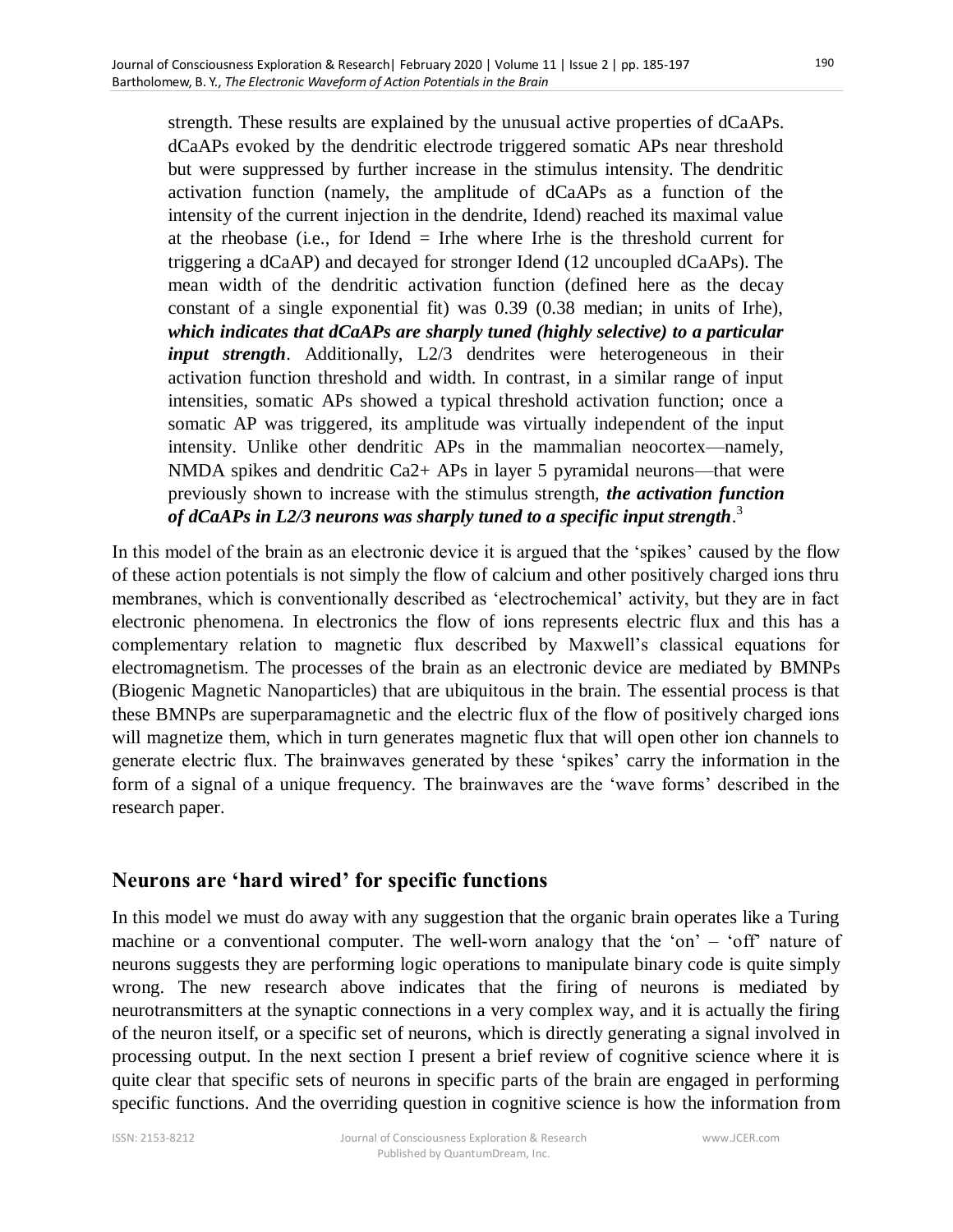these diverse firings of neurons in spatially distant parts of the brain, even from different hemispheres, can somehow simultaneously coalesce into a unified output for multiple terminals i.e. the coordination of all functions of the body and its actions in the environment at once.

It is evident that the neurons are 'hard wired' to play a coordinated role in the generation of all bodily and mental operations, and there are plenty of instances where damage to the neurons in one part of the brain will cause defects in the performance of a function, but will not necessarily extinguish it, which indicates that neurons in other undamaged sections of the brain engaged in generating that function are still operating, and it is only the final coordinated output that is in some way impaired. Also there is evidence that if a part of the brain that performs a specific function is damaged at a very early age, then neurons in another section of the brain will be 'hard wired' to perform that function. At the risk of mixing metaphors, there is evidence of considerable plasticity in the 'hard wiring' of these neurons.

This indicates that the 'hard wiring' of the neurons to perform their allotted functions is in the nature of a 'programming' of the brain. But that's where the analogy to conventional computers or Turing machines ends. There are no programs written in binary code, or any other numerical symbols, that are executed by electric current running thru logic gates, which will result in the neural network generating a specific output, globally coordinated or otherwise. When the neurons themselves receive a certain signal they will fire in a very specific way, which will transmit a very specific signal via brainwaves. That is their sole function: to fire when they receive a precise signal. In other words the programming of the neurons of the brain is just part of the growing process of a living organism, and ultimately the information for the 'hard wiring' of the neurons must be coming from the genome. By the time of birth the human brain is already  $1/3^{rd}$  of the size of the adult brain, and yet the rest of the body is barely  $1/6^{th}$  the size of the adult body. This indicates that the most significant time for the growing process for the brain, and therefore for the 'hard wiring' of the neurons is while we are in utero; before we are even born. Which begs the question how can the neurons be 'hard wired' to perform functions before they are actually receiving sensory input resulting in the performance of those functions.

To answer this question, I propose the theory of famous French neurophysiologist Michel Jouvet, that REM dreaming sleep is a genetic programming mechanism for the brain.<sup>9</sup> Our fetal dreams are actually driving the synaptic connections and 'hard wiring' the neurons to perform their specific functions before we are actually born. By the time we are born our brain is fully functional and programmed to receive sensory input from this alien new environment in which we are thrust. Our brain is already obviously fully functional to perform our bodily processes and also receptive to sensory input, and we also have the capacity to display emotion.<sup>10</sup> It is universally accepted that the new born displays extreme anguish from the trauma of birth, and this involves the firing of neurons in the emotion parts of our brain coordinated with the firing of neurons in motor activities – jaw movements, facial expressions, generation of sounds expressing anguish etc. From the moment we emerge from our mother's womb the neurons are 'hard wired' and our brain is primed and ready to go. We also have limited capacity to display other emotions as well, notably the pleasure of re-finding the mother's body, and familiar tastes, sounds and smells.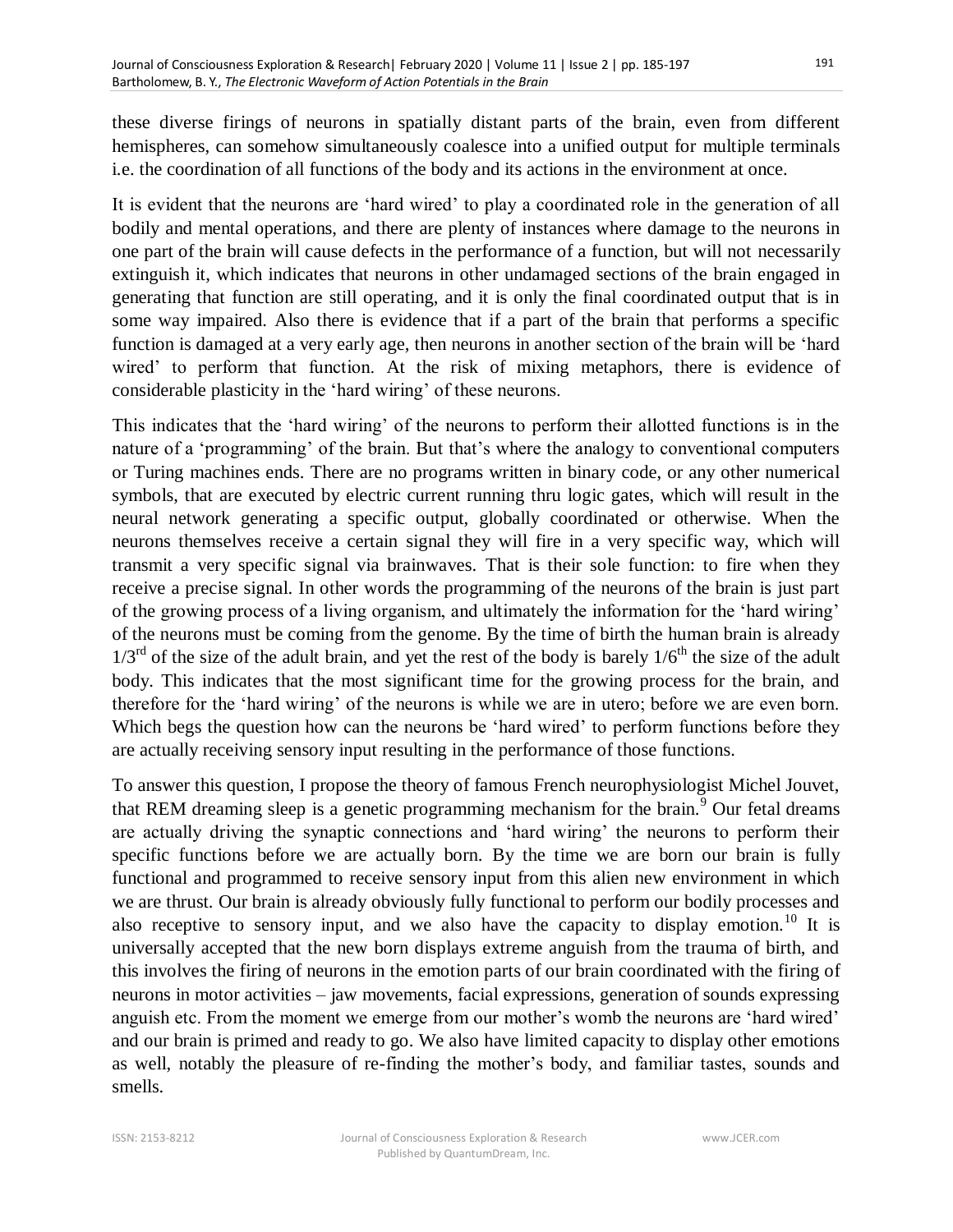Space precludes me from presenting Michel Jouvet's theory in detail. However it is well documented that the fetus spends up to 80% of its time in utero precisely in REM dreaming sleep, and it is widely recognized that this must play a pivotal role in 'the development of the central nervous system'.<sup>11</sup> Arguably REM dreaming sleep in utero is responsible for the 'hard wiring' of neurons involved in 'intelligence'. It's undeniable that we display intelligence in our dreams. Our dreams may not be particularly rational. Indeed at times they seem downright crazy. But they are the product of operations involving intelligence nonetheless. Without neurons 'hard wired' for intelligent operations we could not dream.

# **A brief review of cognitive science**

In cognitive science the dominant theory of brain processes is the representational theory of the mind. All mental states involve representations. The brain makes representations based on the data that is being inputed via the senses. Essentially the representations cause us to become aware of our existence as a physical body living in a world where there are other physical bodies similar to us. The global representation produced by the brain is that we are bodies living in a space occupied by other living beings. We may note at the outset that this global representation is purely mental. In the final analysis we have no more than a belief that we are physical bodies.

Ultimately we need to look to Schopenhauer as the philosophical basis of modern cognitive science. His thesis of the world as will and representation. The world is nothing more than the representations produced in our brain. These are representations of what 'appears' to be physical phenomena existing in an extended space that we also occupy, and representations of our attitude towards that physical phenomena which involve intellect, emotions, language and consciousness.

Much of the discussion in cognitive science involves questions to what extent these representations of things in an external space are a true likeness of the things they are actually representing. In other words although it is almost universally accepted that the brain is generating representations of a world we occupy, it is also almost universally accepted that there really are things with physical attributes, and the concern is to what extent our mental representations of this world give us a true 'picture' of these things. For instance there are problems with the nature of matter. It is made up of atoms which are units of electromagnetic energy which is invisible and colorless. We know that the color of these things is generated in the brain. Which indicates that the mental representation of the thing that is generated in the brain is a complete fabrication. The mental representations could be a complete illusion similar to our dream images.

Most researchers think of representations in the mind/brain in terms of resemblance or isomorphism between the representation and the represented. They talk of topographic maps that represent adjacent portions of what is represented with spatially adjacent areas. The somatotopic maps which represent the body generally have the same look and structure as the body itself, so that points of the body which are nearby are represented by parts of the map which are nearby.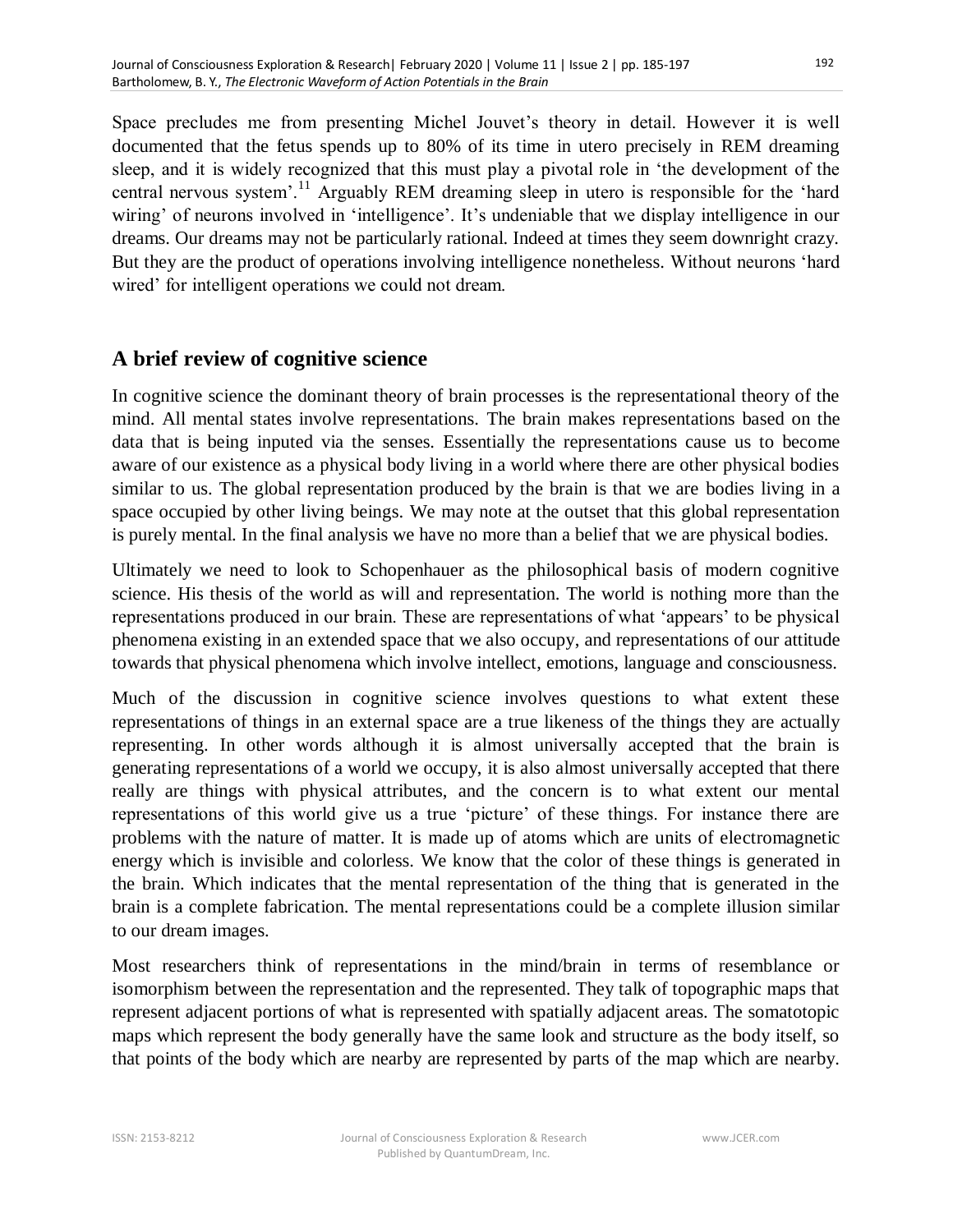The occipital lobe organizes much of its visual information into what are called retinotopic maps: this means that adjacent areas of the eye's retina are represented by adjacent areas on the map.<sup>12</sup>

All these 'maps' appear in the neurons of the cerebral cortex that are feature detectors. In other words they are 'hard wired' to be maximally responsive to a particular type of stimulus, or have the function of indicating the presence of a stimulus of that type, such as high-contrast edges, motion direction, spatial locations, and colors and so on. This is the causal covariational view of representations that applies to both sensory and motor neurons. In the case of feature detectors, the brain state represents something that causes it. In the case of motor representations, the brain state represents something that it causes: a twitch of a finger, the raising of an arm.<sup>12</sup> The word ‗covariational' is stressed. These representations are all totally synchronized and simultaneous ‗caused' by the firing of sets of neurons in widely dispersed parts of the brain.

At this point we pause for some philosophical reflection. Aristotle in *De Anima* states that our 'intellect' is an affection of the soul, and his account has been criticized as attempting too great an assimilation of thinking to perception, especially to seeing. However if we accept the representational model of the brain, where the world is in Schopenhauer's words, simply will and representation, then Aristotle is essentially correct. It is impossible to separate our will from the representations of the world produced in our brain.

Not only primitive man and the child, but also the higher animals spontaneously evolve from the small everyday experiences an image of Nature which contains the sum of technical indications observed as recurrent. The eagle "knows" the moment at which to swoop down on the prey; the singing-bird sitting on the eggs "knows" the approach of the marten; the deer "finds" the place where there is food. In man, this experience of all the senses has narrowed and deepened itself into experience of the eye. But, as the habit of verbal speech has now been superadded, understanding comes to be abstracted from seeing, and thenceforward develops independently as reasoning; to the instantlycomprehending technique is added the reflective theory…A soul-image is never anything but the image of one quite definite soul. No observer can ever step outside the conditions and the limitations of his time and circle, and whatever it may be that he "knows" or "cognizes," the very cognition itself involves in all cases choice, direction and inner form, and is therefore ab initio an expression of his proper soul. The primitive himself appropriates a soul-image out of facts of his own life as subjected to the formative working of the basic experiences of waking consciousness (distinction of ego and world, of ego and tu) and those of being (distinction of body and soul, sense-life and reflection, sex-life and sentiment).<sup>13</sup>

The mere action of moving your head while at the same time keeping your eyes focused involves a complex set of calculations from an entire circuit of sensory and motor regions which is known as the vestibular-occular reflex. The representations are considered to be perception/action cycles. These cycles supply the building blocks for cognition. Biological organisms are set up to sense their environment and react to it. Perception/action cycles can be as simple and inflexible as a knee-jerk reflex or as complex and improvisational as the trip to the market that follows the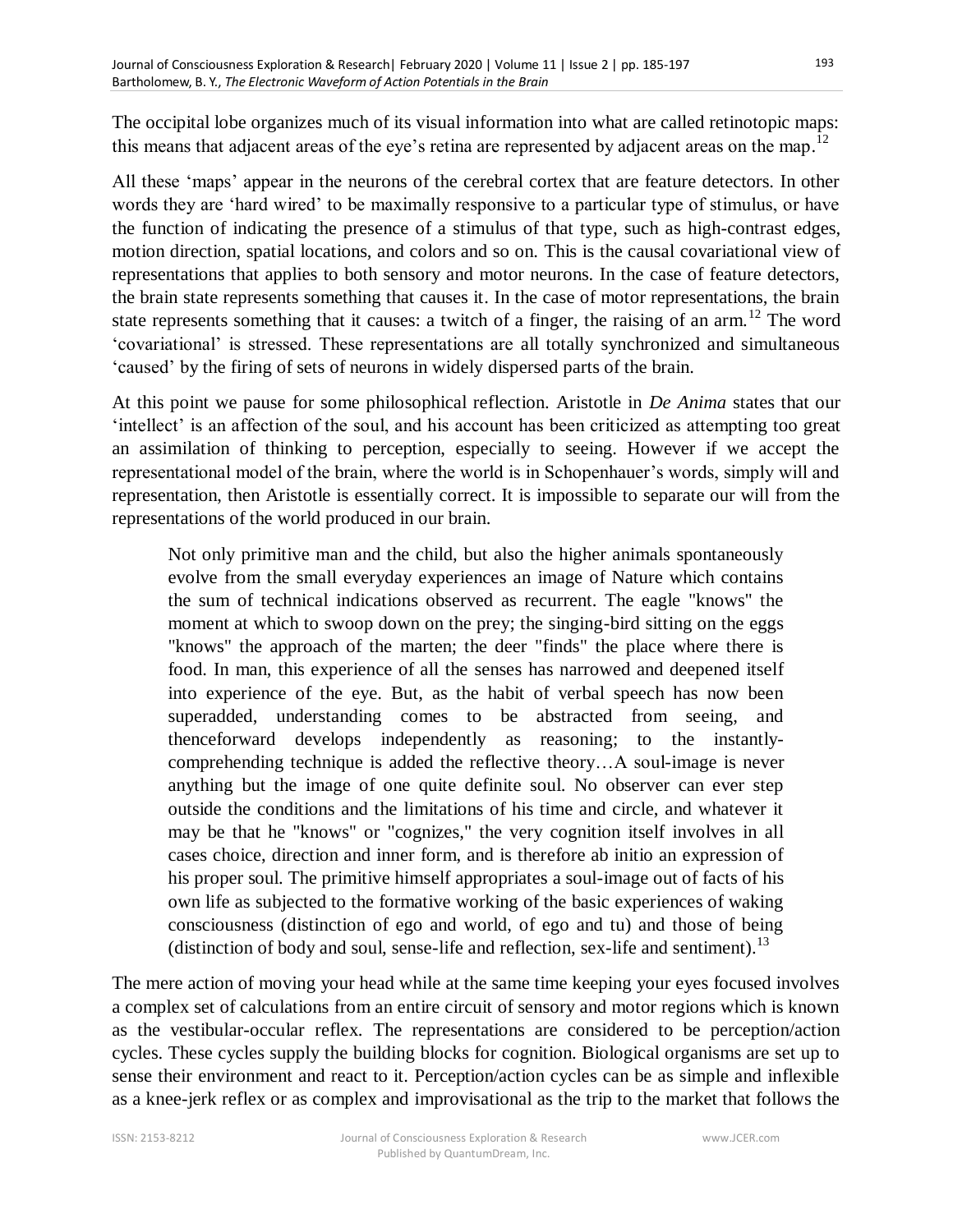realization that one is out of milk. One seeming mark of so-called higher creatures like ourselves is that our behavior is governed by perception/action cycles that are more flexible than programmatic – though, to be sure, the more complex perception/action cycles will often depend upon the proper functioning of the simpler ones (e.g., the vestibulo-occular reflex).<sup>12</sup>

Notice that the notion of perception/action cycles does not imply a clean separation between the two in time, so that we first perceive, then act. We are both perceiving and acting all the time, and we often act in order to perceive (when we direct our eyes, for instance) and perceive in order to act (e.g., when navigating through an unfamiliar space). To study the circuit that gives rise to planned responses one would have to study, among systems, those responsible for perception, memory, reasoning, language processing, and motor control. The planned behavior, the output, is the result of coordinated processing from multiple systems in diverse regions of the brain all of which are receiving 'input' from numerous subsidiary mechanisms as well as continuous streaming sensory data.<sup>12</sup>

Space constraints prevent me from detailed discussion of the known functions of specific regions of the brain which all coalesce into our seamless and unified experience of ‗consciousness'. However we must consider human language in some detail, and in particular the theory of Noam Chomsky that our linguistic abilities are ‗hard wired' into neurons in specific regions of the brain. Noam Chomsky believes in a universal grammar – that is, a core grammatical structure which all natural languages share. He claims that the basis for this universality is that all humans have an innate ability to learn language, due to something in their brains called a language acquisition device.<sup>12</sup> Personally I don't doubt this for one minute. Anyone who has ever attempted to learn ancient Greek or Sanskrit will appreciate that the complexity and sophistication (syntax, grammar and vocabulary) of human language could not possibly have evolved as a result of cave dwellers communicating by grunting and pointing and gesticulating. The happy coincidence of 'spontaneous chemical mutations' that we 'naturally selected' that put language regions in our brain to my mind is nothing short of miraculous.

According to the Wernicke-Geschwind model two principal regions in the brain involved in language are Wernike's and Broca's areas. Wernicke's area, located in the posterior temporal lobe near the auditory cortex, seems to be an important receptive center for language, while Broca's area, on the left side of the frontal lobes, seems to be an important language production center. Other brain areas have been found to be involved in language, including the thalamus and the basal ganglia. Also, the cingulate gyrus seems important for word retrieval, mainly because of the central role it plays in the directing of attention to the task at hand. The anterior superior temporal gyrus, which is located directly in front of the primary auditory cortex, is involved in word and sentence comprehension: it has numerous connections with hippocampal structures that are involved in memory. These recent results also confirm that the classic Wernicke-Geschwind model is far too simple and that language is a process much more distributed across many parts of the brain. This raises the additional new difficulty of trying to understand how so many different, independently functioning structures could have evolved in tandem to produce the synchronized activity necessary for language.<sup>12</sup> Consider that some humans are capable of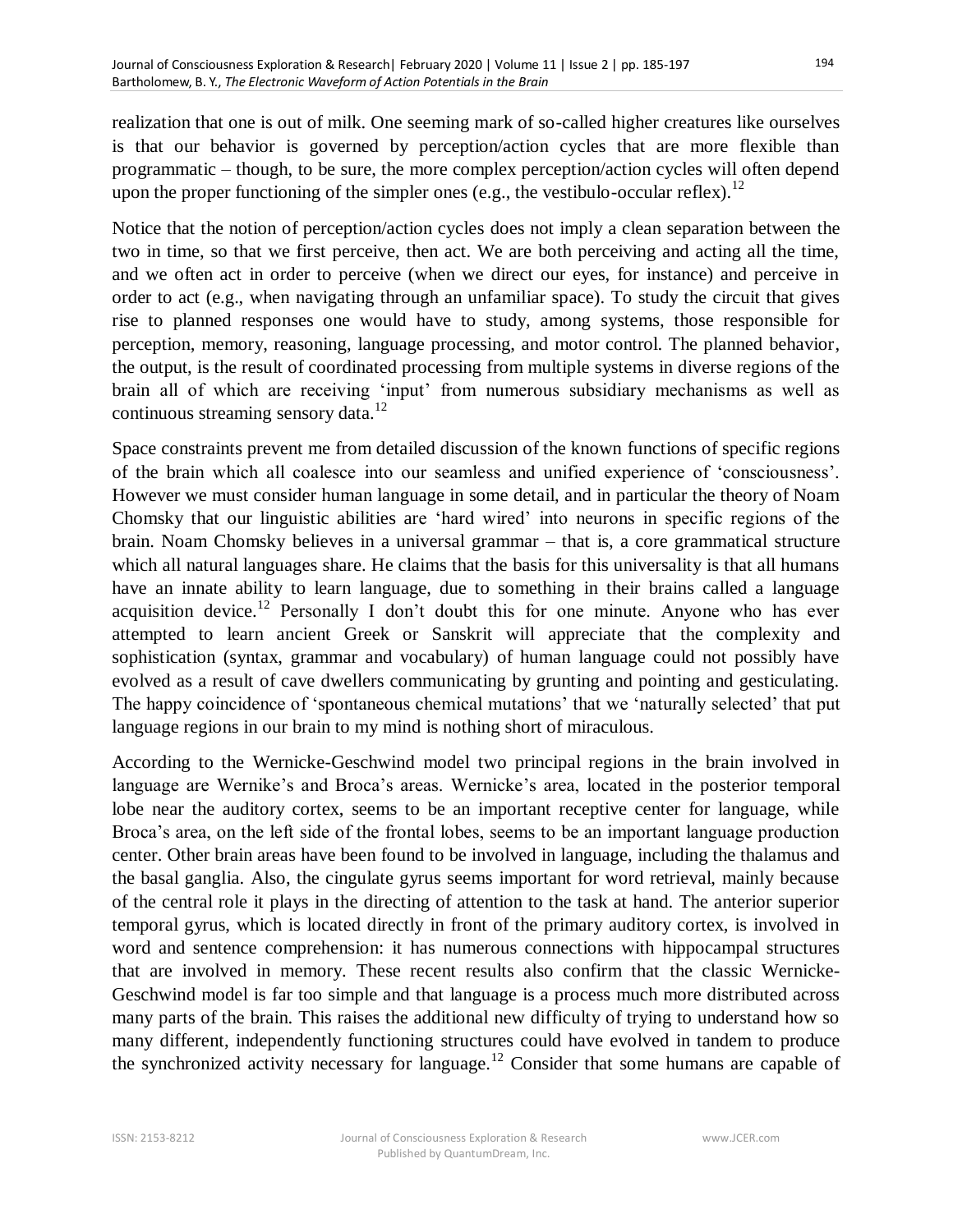making an intelligent or witty or funny remark which would require simultaneous input from multiple sensory motor reasoning memory and language regions in a fraction of second.

Language is for representing the world, not only to others in communication, but also to ourselves in thought. It's what sets us apart as humans in this world as will and representation. Whatever their physical bases, natural languages have certain characteristic features. First, they are composed of a set of basic representational elements (i.e., words, prefixes, suffixes, and so on) and proper ways of combining these elements (called a syntax) into larger structures. To this extent, natural and artificial languages are indistinguishable.<sup>12</sup> Human innate language ability must be taken as the prototype for systems of symbols that have meaning operating in human civilization – culture, art, economics, religion, science, mathematics, architecture, fashion etc. All our thinking processes are based on this innate grammar which enables us to manipulate these symbols according to a logic inherent in their meaning.

Then there is the intelligence in our dreams where the symbols are manipulated in illogical ways inconsistent with their meaning. What makes us human is our ability to think about what makes us human, which means that it is simply impossible for us to separate our innate language ability from our consciousness of a world image. The fact that Descartes ‗thinks' does not prove that he exists, it merely proves that 'he thinks that he exists'. He was unable to set himself apart from the world as will and representation.

# **Conclusion**

Our consciousness is holistic and yet there is now irrefutable evidence that our consciousness is composed of simultaneous input from the firing of neurons in diverse and widely separated regions of the brain. Recent advances in 'mind reading' technology has established that brainwaves communicate information. Brainwaves are ELF (extremely low frequency) radio waves that travel at the speed of light. New research has revealed a novel waveform in the firing of neurons in the cerebral cortex which indicates that the ‗spikes' of the electric flux in the action potentials are in some way mediated or controlled so that the waveform has a precise amplitude and frequency. In other words the waveform carries information about the precise neuron or set of neurons that fired. That information is communicated instantaneously to the entire neural network via brainwaves.

It is submitted that this solves the 'binding problem' in cognitive science. How functions achieved by different parts of the brain somehow combine their output into a single conscious percept. Not only does the problem of binding occur across components of a single modality, for example the shape and color components of the visual modality, but also the problem exists for multiple modalities: how is it that a single conscious experience contains information from vision, hearing, touch, smell, and taste, all at the same time? And sensory input is all seamlessly and instantaneously merged with our body schema and motor modalities, and our thought and language modalities. The problem is that there are too many multimodal areas. There are places in the temporal lobes which receive input from all modalities (the superior temporal sulcus), and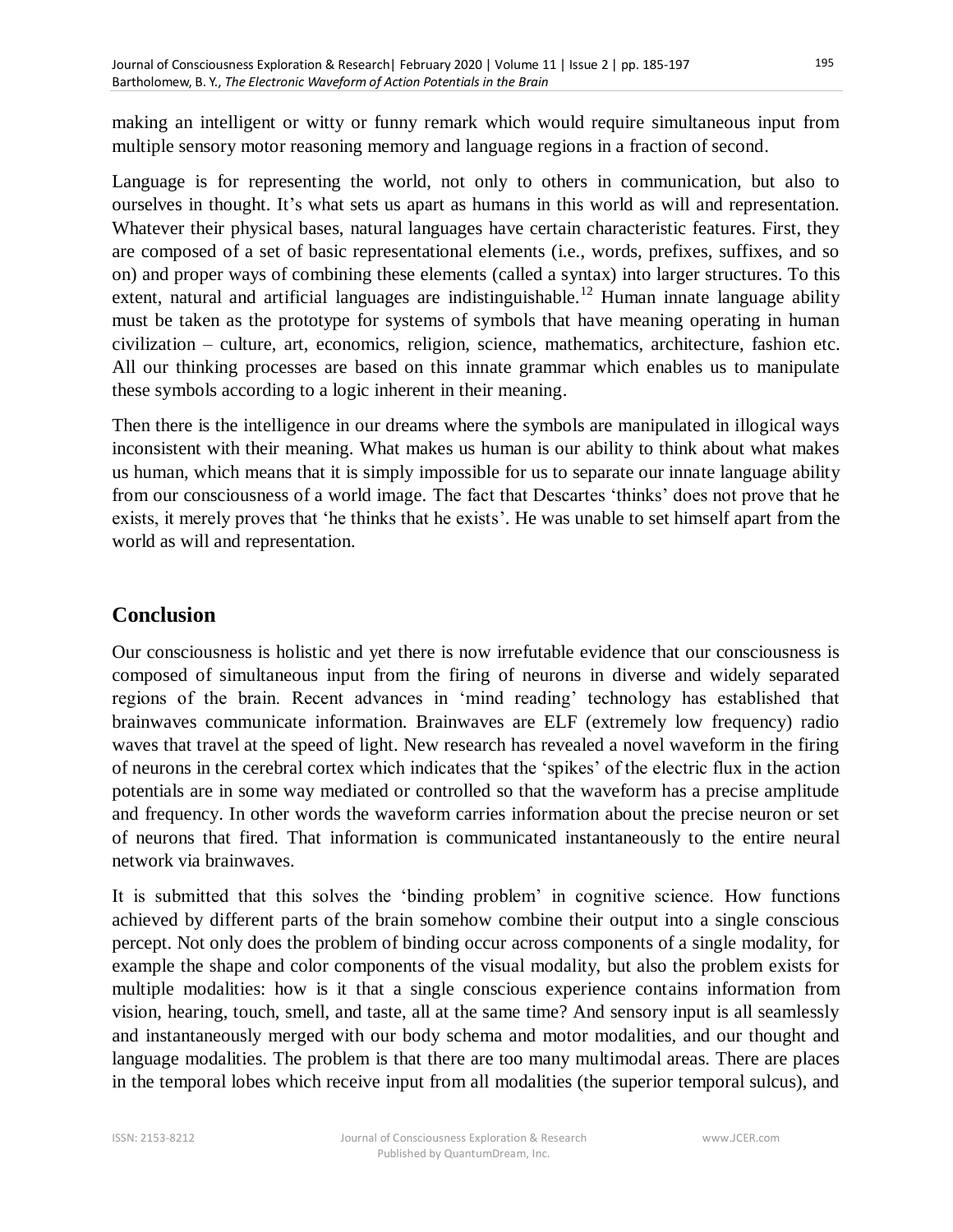places in the prefrontal lobes which also receive input from all modalities. One candidate for the neural substrate of binding is a type of resonation or oscillation which spans all of the bound areas. The binding problem is a problem about how the different parts of a conscious state are realized in such a way that they are parts of the same state.<sup>12</sup>

On the assumption that conscious states are realized in spatially separate brain areas, the binding problem evolves into the problem of discerning which physical process involves all of these disparate parts. Oscillation theories attempt to solve the binding problem by linking the parts of a conscious state with a process of electrical oscillation. The magical frequency seems to be somewhere around 40 times per second. Indeed, such coherent electrical oscillations can be measured across wide areas of the cortex.<sup>12</sup>

#### *Received January 22, 2020; Accepted February 16, 2020*

# **References**

- $<sup>1</sup>$  Bartholomew, B.Y. "Solving the 'Hard Problem': Consciousness is an Electronic Phenomenon". Journal</sup> of Consciousness Exploration and Research, Vol. 11 No.1, (2020) <https://jcer.com/index.php/jcj/article/view/862>
- <sup>2</sup> Stanley, S. A., Sauer, J., Kane, R. S., Dordick, J. S. & Friedman, J. M. "Remote Regulation of Glucose Homeostasis Using Genetically Encoded Nanoparticles." *Nature Medicine*. 21 (2014): 92-98. <https://doi.org/10.1038/nm.3730>
- <sup>3</sup> Gidon, A., Zolnik, T.A., Fidzinski, P., Bolduan, F., Papoutsi, A., Poirazi, P., Holtkamp, M., Vida, I., Larkum, M.E. "Dendritic action potentials and computation in human layer 2/3 cortical neurons." *Neuroscience*. Vol. 367, No. 6473, pp. 83-87 (2020)<https://doi.org/10.1126/science.aax6239>
- <sup>4</sup> Fussenegger, M., Folcher, M., Oesterle, S., Zwicky, K., Thekkottil, T., Heymoz, J., Hohmann, M., Christen, M., Daoud El-Baba, M., & Peter Buchmann, P. "Mind-controlled transgene expression by a wireless-powered optogenetic designer cell implant." *Nature Communications*. 5 (2015): 5392 <https://www.nature.com/articles/ncomms6392>
- <sup>5</sup> "How you and your friends can play video games together using only your own minds." ScienceDaily (2019).<https://www.sciencedaily.com/releases/2019/07/190701163827.htm>
- $6$  Akbari, H., Khalighinejad, B., Herrero, J.L., Mehta, A.D. & Mesgarani, N. "Towards reconstructing intelligible speech from the human auditory cortex.‖ *Scientific Reports*. 9 (2019): 874 <https://doi.org/10.1038/s41598-018-37359-z>
- <sup>7</sup> Rashkov, G., Bobe, A., Fastovets, D. & Komarova, M. "Natural image reconstruction from brain waves: a novel visual BCI system with native feedback." *BioRxiv* (2019)<https://doi.org/10.1101/787101>
- <sup>8</sup> McRae, M. "Scientists Uncover a Never-Before-Seen Type of Signal Occurring in The Human Brain". *ScienceAlert*, (1/6/2020) [https://www.sciencealert.com/a-newly-discovered-signal-in-neurons-hints](https://www.sciencealert.com/a-newly-discovered-signal-in-neurons-hints-at-the-power-of-the-human-brain)[at-the-power-of-the-human-brain](https://www.sciencealert.com/a-newly-discovered-signal-in-neurons-hints-at-the-power-of-the-human-brain)
- <sup>9</sup> Jouvet, M. "Le sommeil et le rêve" [The sleep and the dream]. (1992) Paris: Odile Jacob.
- <sup>10</sup> Bartholomew, B.Y. "Fetal Dreams and the Source of Desire". *Universal Journal of Psychology* 5(3): 149-156 (2017) DOI: 10.13189/ujp.2017.050307 [http://www.hrpub.org/download/20170530/UJP7-](http://www.hrpub.org/download/20170530/UJP7-19409102.pdf) [19409102.pdf](http://www.hrpub.org/download/20170530/UJP7-19409102.pdf)